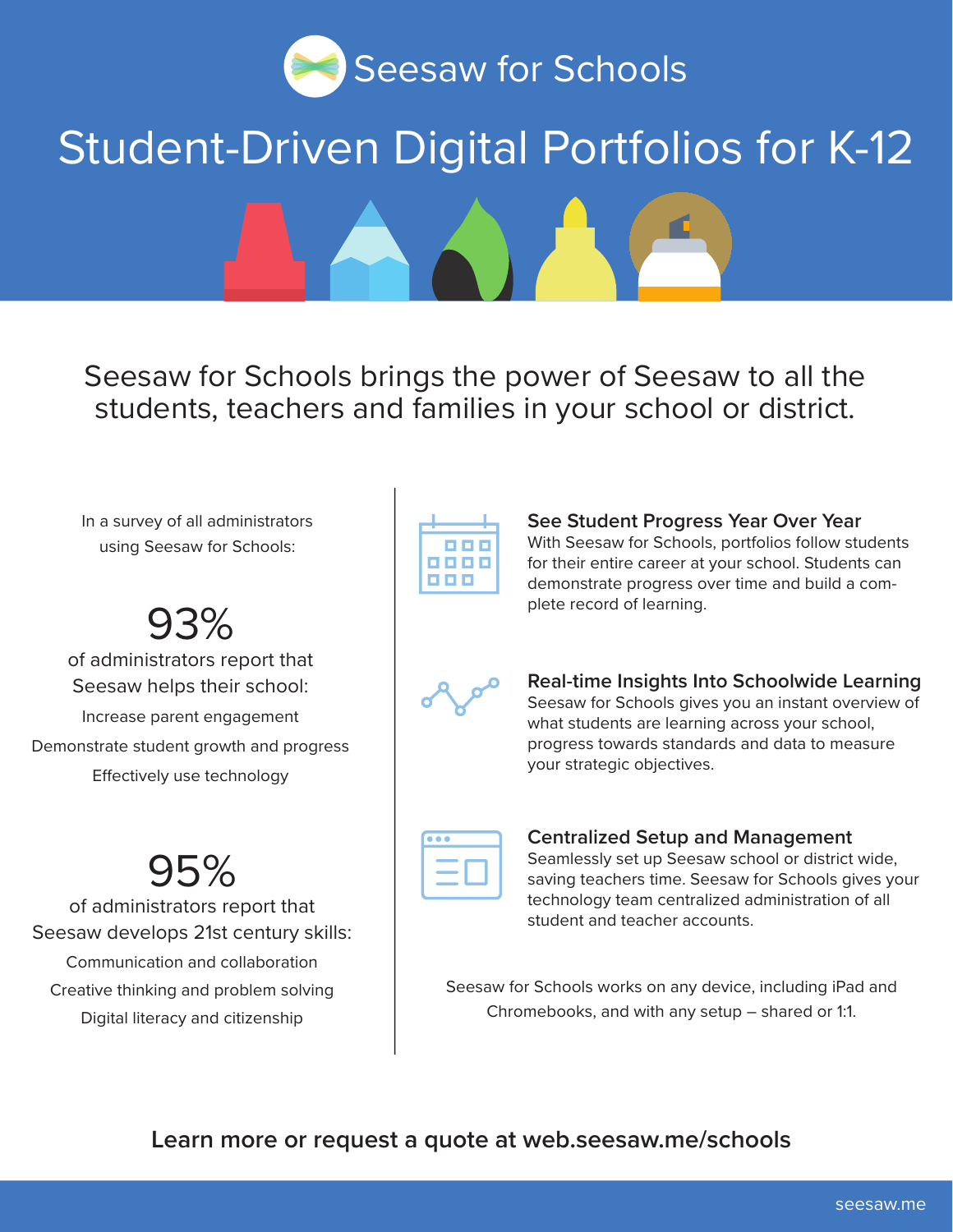### Hear What Administrators Are Saying



#### **Better Understanding Individual Students**

"I don't say this lightly...Seesaw has been an absolute game-changer for teachers. Seesaw is a streamlined way for kids to demonstrate their thinking and understanding in ways that teachers usually don't see."

Eric LeMoine, Innovation Strategist Beaverton School District, Oregon



#### **Better Management with the Admin Dashboard**

"Being able to access all the schools in the Division has been a massive benefit [of Seesaw for Schools]. We could see who the prolific posters were...as well as parent engagement in these areas. It also indicated where help might be needed in encouraging schools or classes to get started with an assessment process using Seesaw as a supporting tool."

Keith Strachan, Learning Technologies Support Winnepeg School Division, Manitoba



### **Increasing Parent Engagement in Learning** "Seesaw has provided greater transparency into what is happening in our classrooms. Seesaw helps conversations happen. And it gives our parents pride about what their child is learning. Parents carry that around, they can whip out their Seesaw app and show it off to their friends. They love it."

Jeff Horwitz, Associate Head of School Chesterfield Day School, Missouri

92% of teachers report that their students are more engaged in learning and take more ownership of their work because of Seesaw.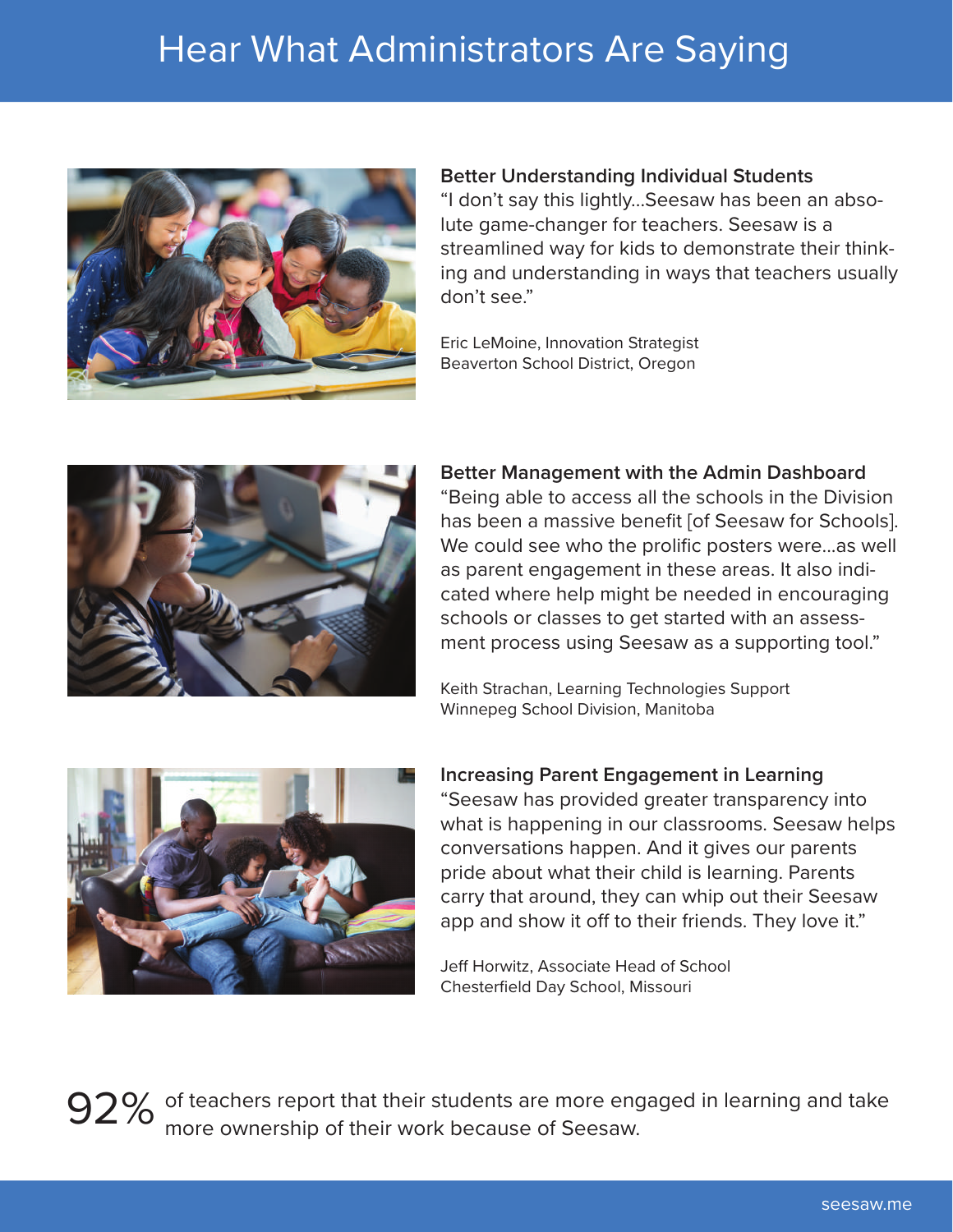### Seesaw for Schools Features







### **Save Teachers Time and Maximize Impact**

• Skills View allow teachers to organize student work and track progress on skills or standards

• More Co-Teachers per class support specialists and collaboration

• Unlimited Custom Activities, School Activity Library and scheduled activities promote idea-sharing and save prep time

• Comprehensive portfolios of student work from prior years give historical context

• Private Notes, Private Folders and more

### **Streamlined Setup and Family Experience**

• Roster upload and SIS integration save teachers time and keep rosters up to date

• Priority support and resources to help all teachers integrate Seesaw efectively

• Families only sign-up once and see all classes and prior year's work in one place

• Bulk download portfolios let students take digital work with them if they leave your school

### **Schoolwide Visibility and Admin Features**

• Admin dashboard allows admins to virtually visit classrooms. View and comment on student work and see usage across the school

• Real-time data allows you to measure family engagement and tech utilization

• Schoolwide privacy controls let admins set schoolwide privacy settings, reset passwords and make it possible for student data to stay with the school even when a teacher leaves

### **Learn more or request a quote at web.seesaw.me/schools**